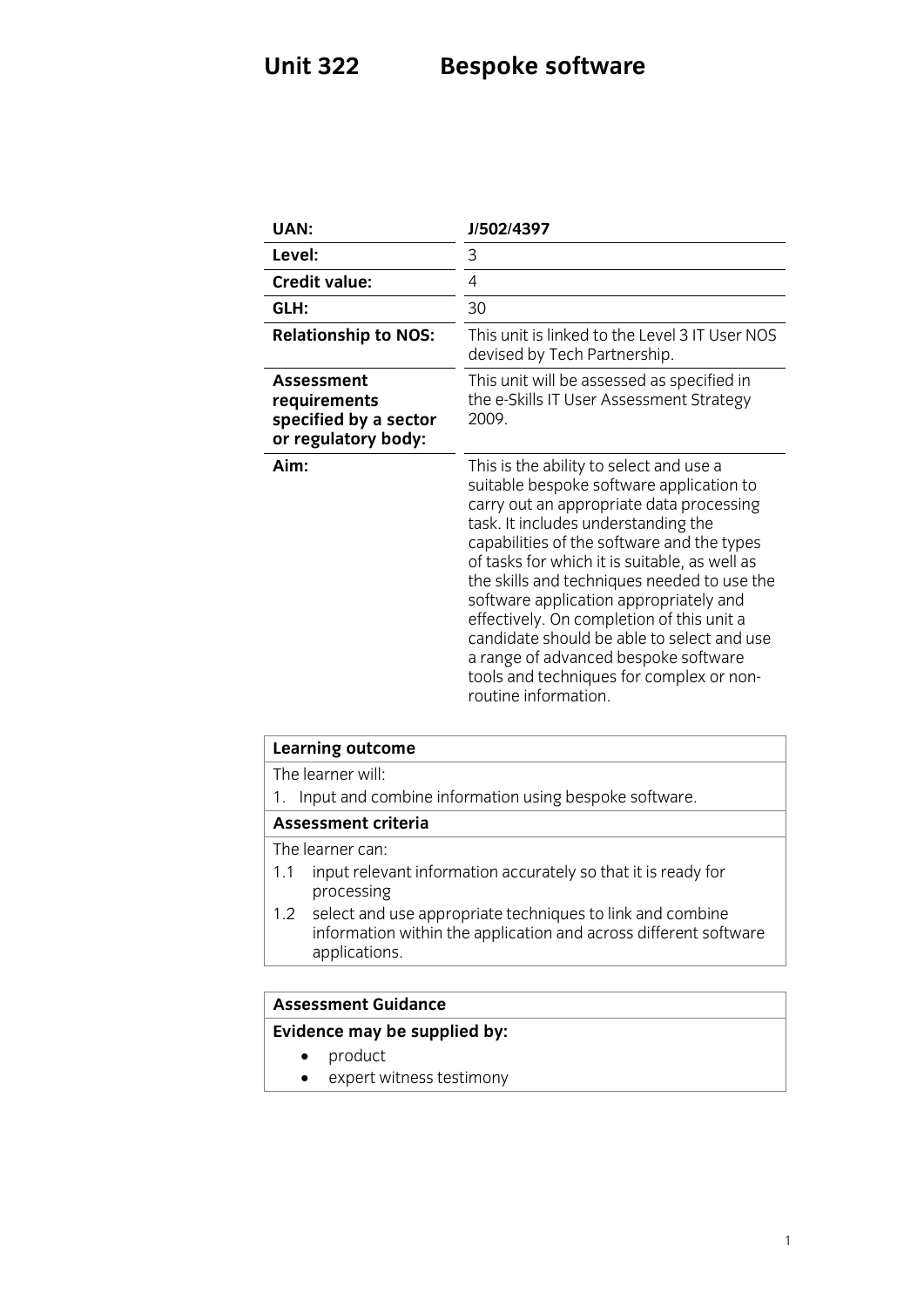# **Learning outcome**<br>The learner will:

2. Create and modify appropriate structures to organise and retrieve information efficiently.

### Assessment criteria

The learner can:

- 2.1 evaluate the use of software functions to structure, layout and style information
- 2.2 create, change and use appropriate structures and/or layouts to organise information efficiently
- $2.3$ manage data files effectively, in line with local and/or legal guidelines and conventions for the storage and use of data where available. where a variable available.

## **Assessment Guidance**

## **Evidence may be supplied by:**

- 
- product<br>• expert witness testimony • expert witness testimony

# **Learning outcome**<br>The learner will:

3. Exploit the functions of the software effectively to process and present information.

### Assessment criteria

The learner can:

- 3.1 select and use appropriate tools and techniques to edit, analyse and format information
- 3.2 check information meets needs, using IT tools and making corrections as necessary
- identify and respond appropriately to quality problems to ensure  $3.3$ that outcomes are fit for purpose and meet needs
- select and use presentation methods to aid clarity and meaning.  $\overline{3}$  select and use presentation methods to aid clarity and meaning. The meaning and meaning  $\overline{3}$

## **Assessment Guidance**

## **Evidence may be supplied by:**

- 
- **Example 19**<br> **Example 19**<br> **Example 19**<br> **Example 19**<br> **Example 19**<br> **Example 19**<br> **Example 19** • expert witness testimony.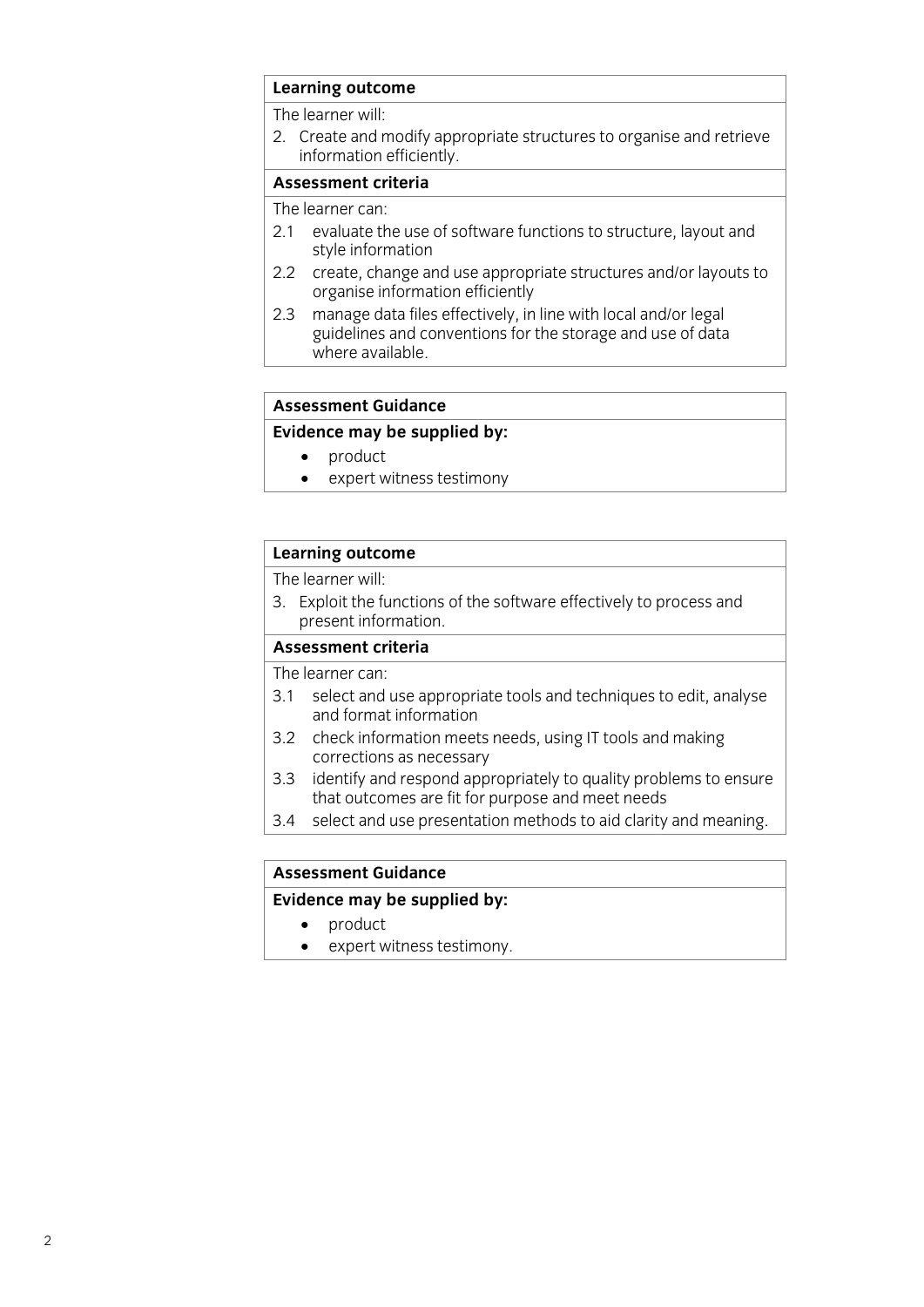## **Unit 322 Bespoke software**<br>Supporting information **Unit 322**

Supporting information

The following guidance is not a prescriptive list of activities; they are suggested areas that a learner could show competence in to achieve this unit. Centres may use some or all these activities or some of their own devising to teach and help learners complete this unit successfully. devising to teach and help learners complete this unit successfully.

# **Outcome 1 Input and combine information using bespoke**

The learner should be able to and understand

**Types of bespoke information:**<br>Information will vary according to the software for example, text, numbers, photos, scanned images, graphic elements, digital recorded sound, graphs, charts, tables.  $\frac{1}{2}$ sound, tables, tables, tables, tables, tables, tables, tables, tables, tables, tables, tables, tables, tables, tables, tables, tables, tables, tables, tables, tables, tables, tables, tables, tables, tables, table

- Inputting tools and techniques will vary according to the<br> **Inputting tools and techniques will vary according to the**<br> **Insulate technology being used for example:** 
	- o interface devices (eg keyboard, mouse, stylus, touch<br>screen)
		- o microphone (eg headset, built-in)
		- <sup>o</sup> camera (eg web cam, video camera, mobile phone
		- o shortcuts, customise keys.

- **Filter** (eg rtf, doc, pdf).
	- $\bullet$  Images (eg jpeg, tiff, psd).
	- Charts and graphs (eg xls).<br>• Sound (eg way, MP3).
	- Sound (eg wav, MP3).

- **Combine information techniques:**<br>
Insert, size, position, wrap, order, group.
	- Links and references to external data.
	- Version control.<br>• Import data exp
	- Import data, export data.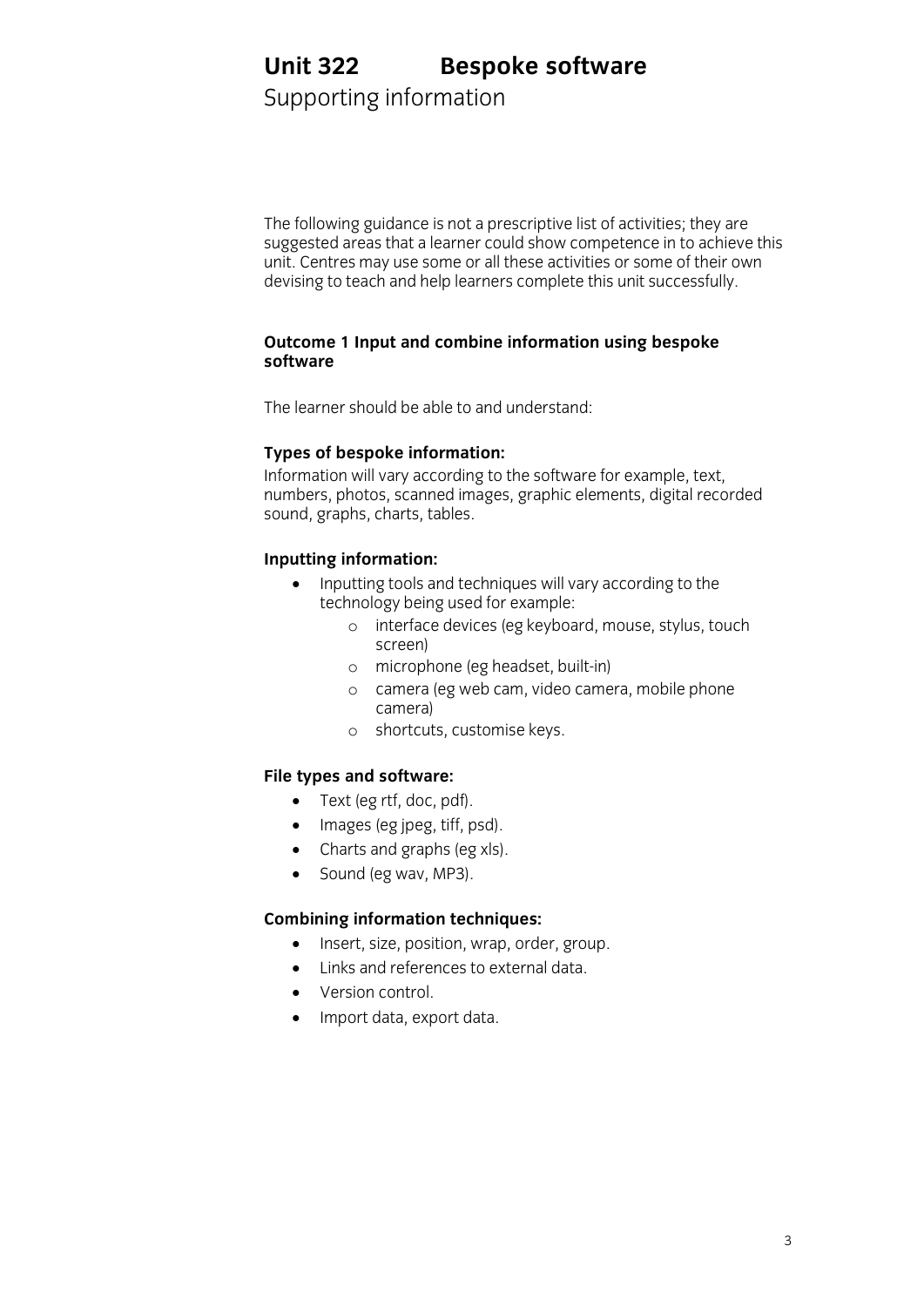### Outcome 2 Create and modify appropriate structures to organise and retrieve information efficiently **and retrieve information efficiently**

The learner should be able to and understand:

- **Strain in Apply and change existing templates, set up templates for common information.** 
	- Apply or change existing styles, set up styles for information.

- **Manage data import and export, restore lost data.**<br> **A** dentify ineffective back in storage.
	- Identify ineffective backup storage.

- Guidelines **Guidelines**<br> **Guidelines for the security hadge and dependent** 
	- Policies relating to security, backup and data protection.
	- Guidelines for data format.<br>• Compliance audit and repo
	- Compliance, audit and reporting requirements.<br>• File management will vary according to the ann
	- File management will vary according to the application.

## **Outcome 3 Exploit the functions of the software effectively to process and present information**

The learner should be able to and understand: The learner should be able to and understand:

- **EXAMPLE THEODIST CONTROVER THEORY TECHNIQUES will vary according to the software and task, for example:** 
	- o Editing: select, insert, delete, cut, copy, paste, drag and<br>drop find replace page lavout labelling alignment drop, find, replace, page layout, labelling, alignment,
		- o Analysis: design queries, mathematical, logical or<br>statistical functions
		- o Formatting: characters, lines, paragraphs, pages, file type.

## **Check information:**

- **Checks will vary according to the type of information and**<br>
software but could include:
	- o spell check, grammar check
		- <sup>o</sup> accuracy of figures
		- <sup>o</sup> labelling and size of images
		- <sup>o</sup> volume of sound
		- <sup>o</sup> quality of images and sound
		- <sup>o</sup> line, paragraph and page breaks fall appropriately
		- <sup>o</sup> formatting is consistent, the use of headings and
		- o the placing of images or sound clips.